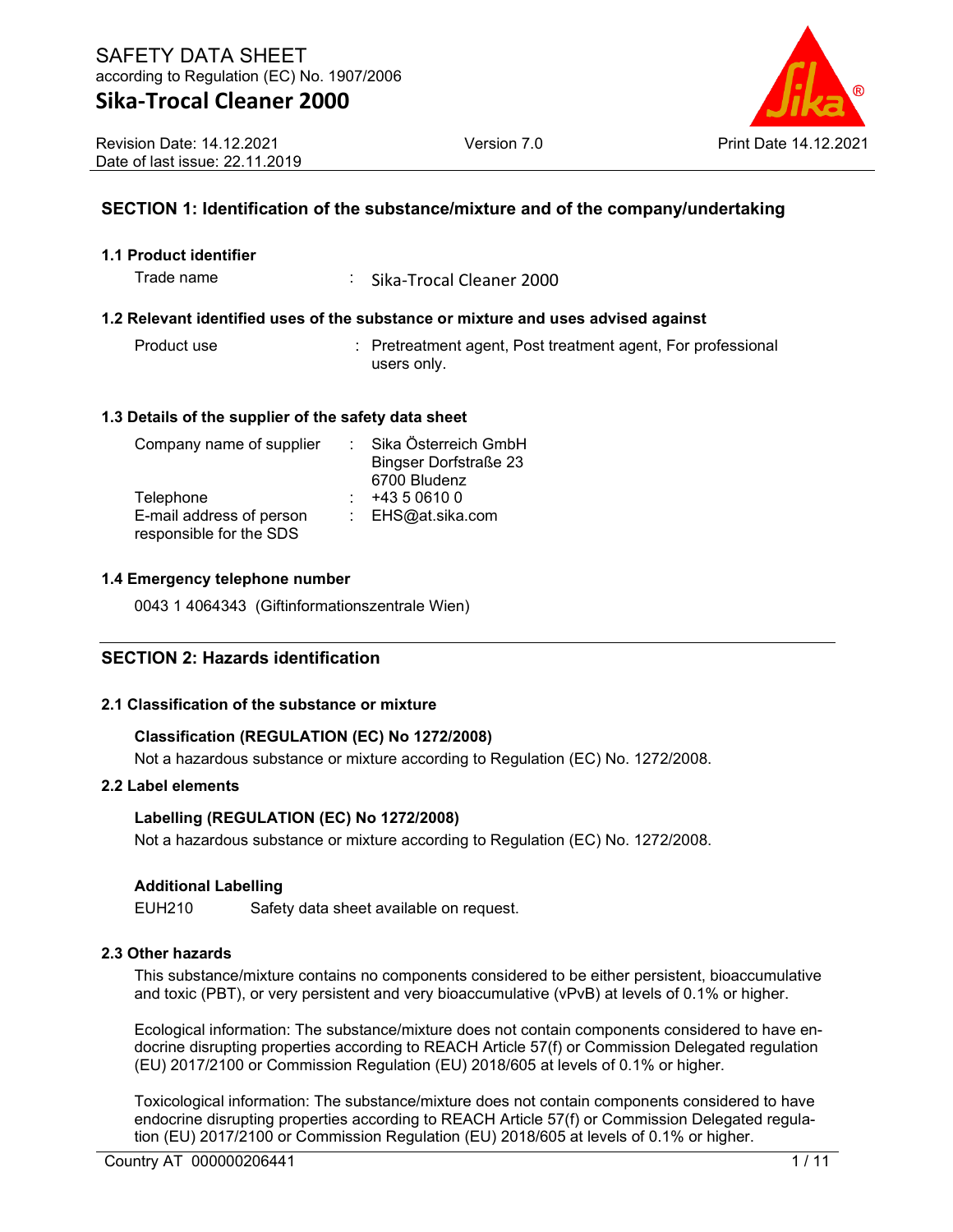

## **SECTION 3: Composition/information on ingredients**

## **3.2 Mixtures**

#### **Components**

| <b>VUIINVIIUILU</b> |                            |                    |               |
|---------------------|----------------------------|--------------------|---------------|
| Chemical name       | CAS-No.                    | Classification     | Concentration |
|                     | EC-No.                     |                    | (% w/w)       |
|                     | <b>Registration number</b> |                    |               |
| n-butyl acetate     | 123-86-4                   | Flam. Liq. 3; H226 | $>= 1 - 2.5$  |
|                     | 204-658-1                  | STOT SE 3; H336    |               |
|                     | 01-2119485493-29-          | (Central nervous   |               |
|                     | <b>XXXX</b>                | system)            |               |
|                     |                            | <b>EUH066</b>      |               |

For explanation of abbreviations see section 16.

## **SECTION 4: First aid measures**

#### **4.1 Description of first aid measures**

| General advice          |   | No hazards which require special first aid measures.                                                                                                                            |
|-------------------------|---|---------------------------------------------------------------------------------------------------------------------------------------------------------------------------------|
| If inhaled              | ÷ | Move to fresh air.                                                                                                                                                              |
| In case of skin contact |   | Take off contaminated clothing and shoes immediately.<br>Wash off with soap and plenty of water.                                                                                |
| In case of eye contact  |   | Remove contact lenses.<br>Keep eye wide open while rinsing.                                                                                                                     |
| If swallowed            | ÷ | Do not induce vomiting without medical advice.<br>Rinse mouth with water.<br>Do not give milk or alcoholic beverages.<br>Never give anything by mouth to an unconscious person. |
|                         |   | 4.2 Most important symptoms and effects, both acute and delayed                                                                                                                 |
| Symptoms                |   | See Section 11 for more detailed information on health effects<br>and symptoms.                                                                                                 |
| <b>Risks</b>            |   | No known significant effects or hazards.                                                                                                                                        |
|                         |   | 4.3 Indication of any immediate medical attention and special treatment needed                                                                                                  |
| Treatment               |   | Treat symptomatically.                                                                                                                                                          |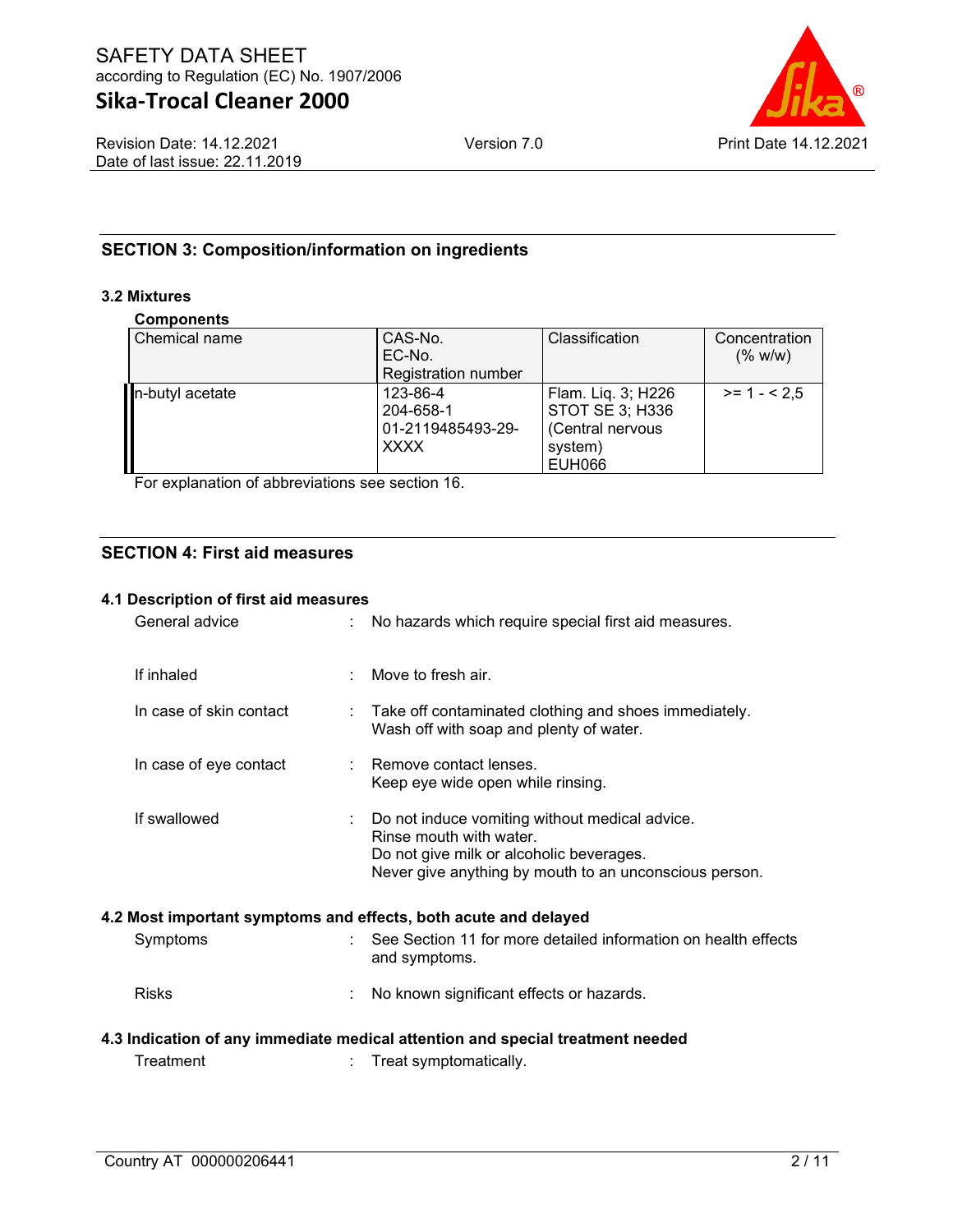Version 7.0 Print Date 14.12.2021

Revision Date: 14.12.2021 Date of last issue: 22.11.2019

## **SECTION 5: Firefighting measures**

| 5.1 Extinguishing media                                   |                                                                                                                                          |
|-----------------------------------------------------------|------------------------------------------------------------------------------------------------------------------------------------------|
| Suitable extinguishing media :                            | In case of fire, use water/water spray/water jet/carbon diox-<br>ide/sand/foam/alcohol resistant foam/chemical powder for<br>extinction. |
| 5.2 Special hazards arising from the substance or mixture |                                                                                                                                          |
| ucts                                                      | Hazardous combustion prod- : No hazardous combustion products are known                                                                  |
| 5.3 Advice for firefighters                               |                                                                                                                                          |
| for firefighters                                          | Special protective equipment : In the event of fire, wear self-contained breathing apparatus.                                            |
| Further information                                       | Standard procedure for chemical fires.                                                                                                   |

## **SECTION 6: Accidental release measures**

|  |  | 6.1 Personal precautions, protective equipment and emergency procedures |  |  |  |  |  |
|--|--|-------------------------------------------------------------------------|--|--|--|--|--|
|--|--|-------------------------------------------------------------------------|--|--|--|--|--|

Personal precautions : For personal protection see section 8.

#### **6.2 Environmental precautions**

Environmental precautions : No special environmental precautions required.

## **6.3 Methods and material for containment and cleaning up**

- 
- Methods for cleaning up : Wipe up with absorbent material (e.g. cloth, fleece). Keep in suitable, closed containers for disposal.

## **6.4 Reference to other sections**

For personal protection see section 8.

## **SECTION 7: Handling and storage**

## **7.1 Precautions for safe handling**

| Advice on safe handling | : For personal protection see section 8.<br>No special handling advice required.<br>Follow standard hygiene measures when handling chemical<br>products |
|-------------------------|---------------------------------------------------------------------------------------------------------------------------------------------------------|
| fire and explosion      | Advice on protection against : Normal measures for preventive fire protection.                                                                          |
| Hygiene measures        | When using do not eat or drink. When using do not smoke.                                                                                                |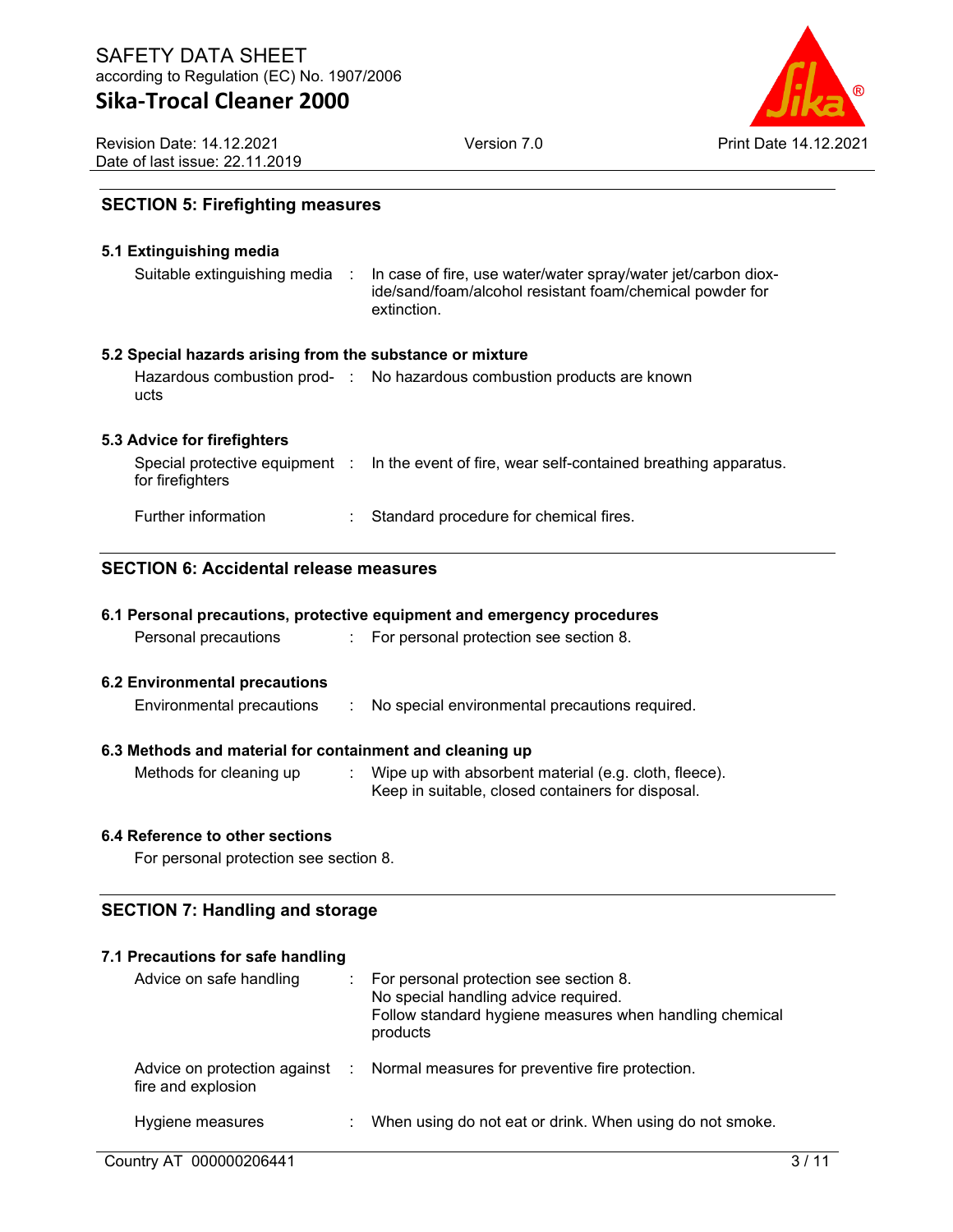

Revision Date: 14.12.2021 Date of last issue: 22.11.2019

## **7.2 Conditions for safe storage, including any incompatibilities**

| Requirements for storage<br>areas and containers |   | : Keep container tightly closed in a dry and well-ventilated<br>place. Store in accordance with local regulations. |
|--------------------------------------------------|---|--------------------------------------------------------------------------------------------------------------------|
| Advice on common storage                         | ÷ | No special restrictions on storage with other products.                                                            |
| Storage class (TRGS 510)                         |   | : 10                                                                                                               |
| Further information on stor-<br>age stability    |   | No decomposition if stored and applied as directed.                                                                |
| 7.3 Specific end use(s)                          |   |                                                                                                                    |
| Specific use(s)                                  |   | Consult most current local Product Data Sheet prior to any<br>use.                                                 |

## **SECTION 8: Exposure controls/personal protection**

## **8.1 Control parameters**

#### **Occupational Exposure Limits**

| Components      | CAS-No.  | Value type (Form<br>of exposure) | Control parame-<br>ters *    | Basis * |
|-----------------|----------|----------------------------------|------------------------------|---------|
| n-butyl acetate | 123-86-4 | MAK-TMW                          | 50 ppm<br>$241 \text{ mg/m}$ | AT OEL  |
|                 |          | MAK-KZW                          | $100$ ppm<br>480 mg/m3       | AT OEL  |

\*Values in the table refer to the latest EU-OEL and to the (Grenzwerteverordnung GKV ).

#### **8.2 Exposure controls**

#### **Engineering measures**

Maintain air concentrations below occupational exposure standards. Ensure adequate ventilation, especially in confined areas.

#### **Personal protective equipment**

| Eye protection<br>Hand protection | Safety glasses<br>: Chemical-resistant, impervious gloves complying with an ap-<br>proved standard must be worn at all times when handling<br>chemical products. Reference number EN 374. Follow manu-<br>facturer specifications.         |
|-----------------------------------|--------------------------------------------------------------------------------------------------------------------------------------------------------------------------------------------------------------------------------------------|
|                                   | Butyl rubber/nitrile rubber gloves (> 0,1 mm)<br>Recommended: Butyl rubber/nitrile rubber gloves.                                                                                                                                          |
| Skin and body protection          | Protective clothing (e.g. Safety shoes acc. to EN ISO 20345,<br>long-sleeved working clothing, long trousers). Rubber aprons<br>and protective boots are additionaly recommended for mixing<br>and stirring work.                          |
| Respiratory protection            | : In case of inadequate ventilation wear respiratory protection.<br>Respirator selection must be based on known or anticipated<br>exposure levels, the hazards of the product and the safe work-<br>ing limits of the selected respirator. |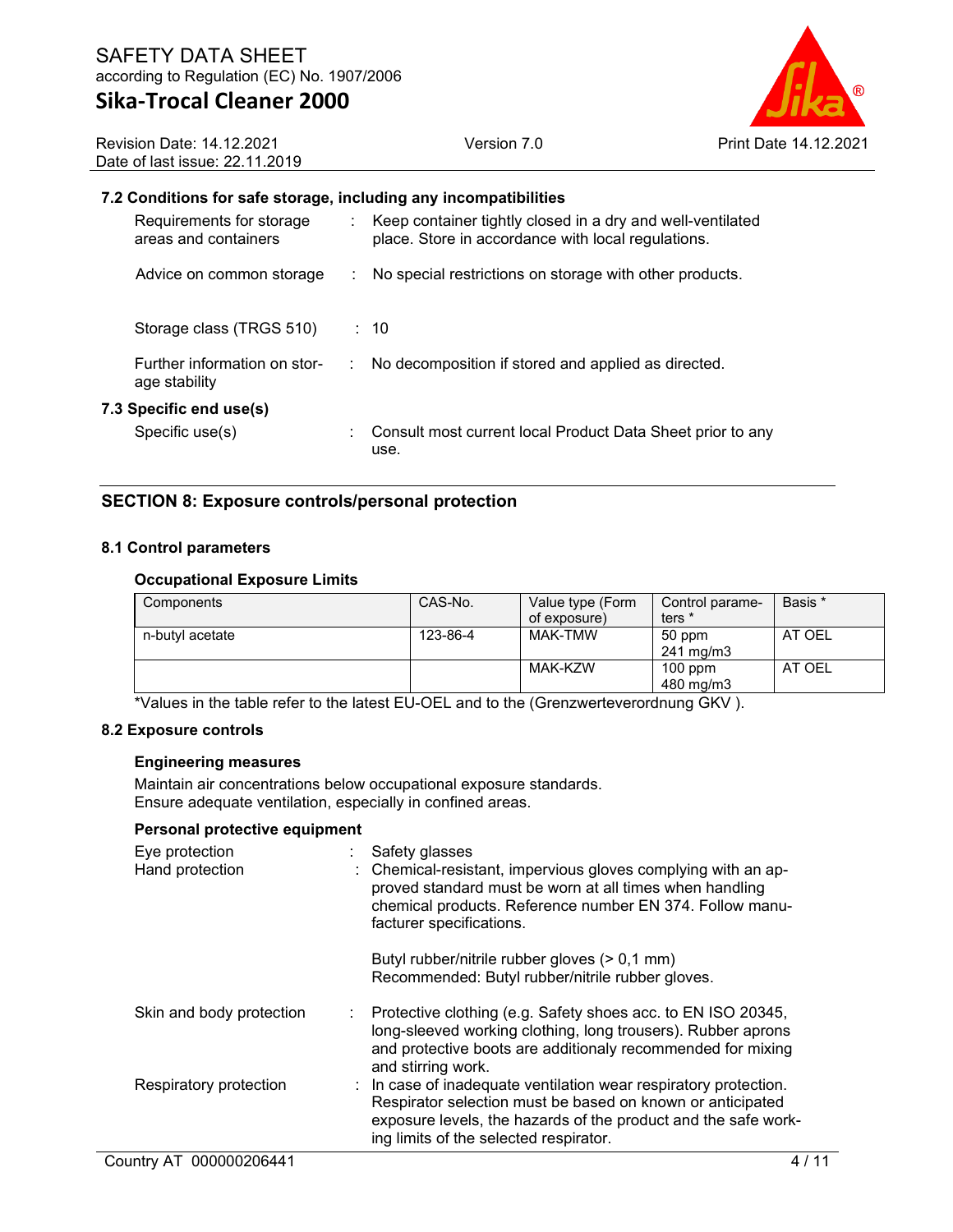Revision Date: 14.12.2021 Date of last issue: 22.11.2019



## organic vapor filter (Type A)

A1: < 1000 ppm; A2: < 5000 ppm; A3: < 10000 ppm Ensure adequate ventilation. This can be achieved by local exhaust extraction or by general ventilation. (EN 689 - Methods for determining inhalation exposure). This applies in particular to the mixing / stirring area. In case this is not sufficent to keep the concentrations under the occupational exposure limits then respiration protection measures must be used.

## **Environmental exposure controls**

General advice : No special environmental precautions required.

## **SECTION 9: Physical and chemical properties**

## **9.1 Information on basic physical and chemical properties**

| Physical state<br>Colour<br>Odour                                                |    | liquid<br>clear<br>slight                                     |
|----------------------------------------------------------------------------------|----|---------------------------------------------------------------|
| Boiling point/boiling range : ca. 195 °C (ca. 1.013 hPa)                         |    |                                                               |
| Upper/lower flammability or explosive limits                                     |    |                                                               |
| Upper explosion limit / Up- : Upper flammability limit<br>per flammability limit |    | ca. $8\%$ (V)                                                 |
| Lower explosion limit /<br>Lower flammability limit                              |    | : Lower flammability limit<br>ca. $0,9\%$ (V)                 |
| Flash point                                                                      |    | ca. $61 °C$<br>Method: closed cup                             |
| Auto-ignition temperature                                                        | ÷  | No data available                                             |
| рH                                                                               |    | Not applicable<br>substance/mixture is non-soluble (in water) |
| <b>Viscosity</b><br>Viscosity, kinematic                                         |    | : > 20,5 mm2/s (40 °C)                                        |
| Solubility(ies)<br>Water solubility                                              |    | insoluble                                                     |
| Vapour pressure                                                                  | t. | $0,4$ hPa                                                     |
| Density                                                                          |    | ca. 1,09 g/cm3 (20 °C)                                        |
|                                                                                  |    |                                                               |

## **9.2 Other information**

No data available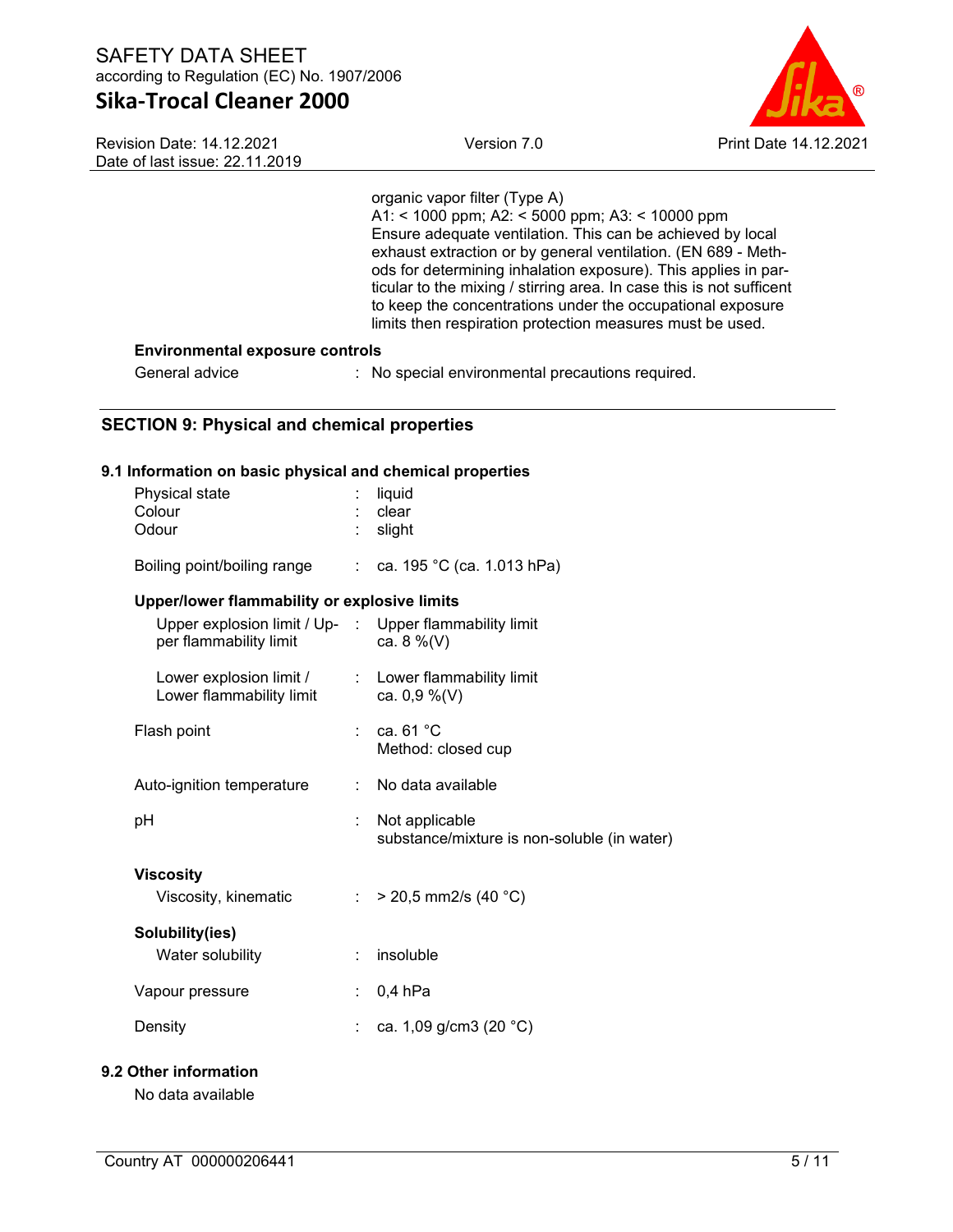Revision Date: 14.12.2021 Date of last issue: 22.11.2019



## **SECTION 10: Stability and reactivity**

#### **10.1 Reactivity**

No dangerous reaction known under conditions of normal use.

#### **10.2 Chemical stability**

The product is chemically stable.

#### **10.3 Possibility of hazardous reactions**

Hazardous reactions : No hazards to be specially mentioned.

## **10.4 Conditions to avoid**

| Conditions to avoid |  | No data available |
|---------------------|--|-------------------|
|---------------------|--|-------------------|

#### **10.5 Incompatible materials**

Materials to avoid : No data available

## **10.6 Hazardous decomposition products**

No decomposition if stored and applied as directed.

## **SECTION 11: Toxicological information**

## **11.1 Information on hazard classes as defined in Regulation (EC) No 1272/2008**

## **Acute toxicity**

Not classified based on available information.

## **Components:**

| n-butyl acetate:<br>Acute oral toxicity | : LD50 Oral (Rat): $> 5.000$ mg/kg                                         |
|-----------------------------------------|----------------------------------------------------------------------------|
| Acute inhalation toxicity               | : $LC50$ (Rat): 23,4 mg/l<br>Exposure time: 4 h<br>Test atmosphere: vapour |
| Acute dermal toxicity                   | LD50 Dermal (Rabbit): > 5.000 mg/kg                                        |

## **Skin corrosion/irritation**

Not classified based on available information.

#### **Serious eye damage/eye irritation**

Not classified based on available information.

#### **Respiratory or skin sensitisation**

## **Skin sensitisation**

Not classified based on available information.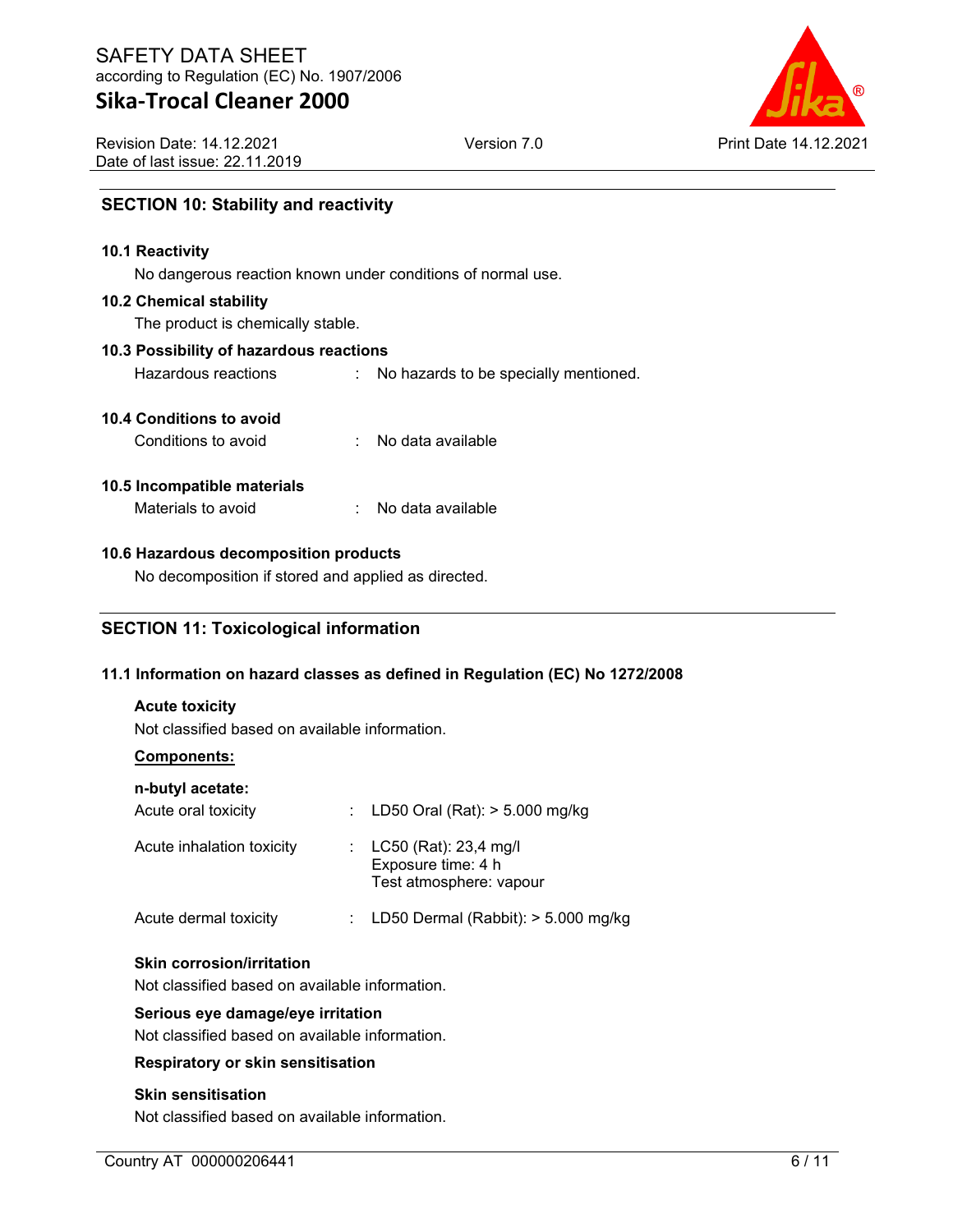## SAFETY DATA SHEET according to Regulation (EC) No. 1907/2006

# **Sika-Trocal Cleaner 2000**

Revision Date: 14.12.2021 Date of last issue: 22.11.2019



## **Respiratory sensitisation**

Not classified based on available information.

## **Germ cell mutagenicity**

Not classified based on available information.

#### **Carcinogenicity**

Not classified based on available information.

#### **Reproductive toxicity**

Not classified based on available information.

## **STOT - single exposure**

Not classified based on available information.

## **STOT - repeated exposure**

Not classified based on available information.

#### **Aspiration toxicity**

Not classified based on available information.

## **11.2 Information on other hazards**

## **Endocrine disrupting properties**

## **Product:**

Assessment : The substance/mixture does not contain components considered to have endocrine disrupting properties according to REACH Article 57(f) or Commission Delegated regulation (EU) 2017/2100 or Commission Regulation (EU) 2018/605 at levels of 0.1% or higher.

## **SECTION 12: Ecological information**

#### **12.1 Toxicity**

#### **Components:**

#### **n-butyl acetate:**

Toxicity to algae/aquatic plants : EC50 (Desmodesmus subspicatus (green algae)): 647,7 mg/l Exposure time: 72 h

## **12.2 Persistence and degradability**

No data available

## **12.3 Bioaccumulative potential**

No data available

## **12.4 Mobility in soil**

No data available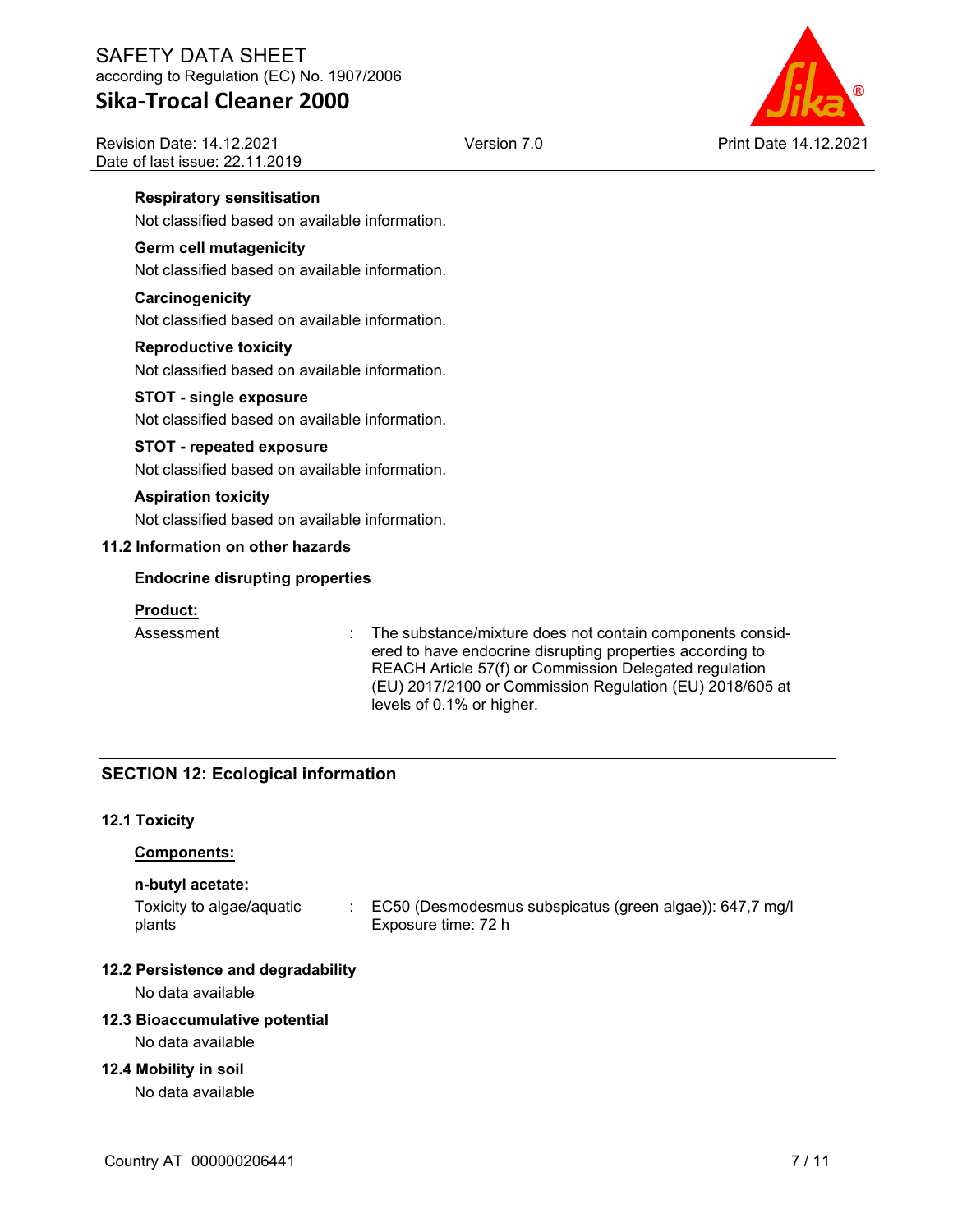Revision Date: 14.12.2021 Date of last issue: 22.11.2019



## **12.5 Results of PBT and vPvB assessment**

## **Product:**

Assessment : This substance/mixture contains no components considered to be either persistent, bioaccumulative and toxic (PBT), or very persistent and very bioaccumulative (vPvB) at levels of 0.1% or higher..

## **12.6 Endocrine disrupting properties**

| Product: |  |
|----------|--|
|          |  |

Assessment : The substance/mixture does not contain components considered to have endocrine disrupting properties according to REACH Article 57(f) or Commission Delegated regulation (EU) 2017/2100 or Commission Regulation (EU) 2018/605 at levels of 0.1% or higher.

## **12.7 Other adverse effects**

#### **Product:**

| Additional ecological infor-<br>mation | : There is no data available for this product. |
|----------------------------------------|------------------------------------------------|
|                                        |                                                |

## **SECTION 13: Disposal considerations**

#### **13.1 Waste treatment methods**

| Product                   | The generation of waste should be avoided or minimized<br>wherever possible.<br>Empty containers or liners may retain some product residues.<br>This material and its container must be disposed of in a safe<br>way.<br>Dispose of surplus and non-recyclable products via a licensed<br>waste disposal contractor.<br>Disposal of this product, solutions and any by-products should<br>at all times comply with the requirements of environmental<br>protection and waste disposal legislation and any regional<br>local authority requirements.<br>Avoid dispersal of spilled material and runoff and contact with<br>soil, waterways, drains and sewers. |
|---------------------------|---------------------------------------------------------------------------------------------------------------------------------------------------------------------------------------------------------------------------------------------------------------------------------------------------------------------------------------------------------------------------------------------------------------------------------------------------------------------------------------------------------------------------------------------------------------------------------------------------------------------------------------------------------------|
| Austria - Waste catalogue | : 59305                                                                                                                                                                                                                                                                                                                                                                                                                                                                                                                                                                                                                                                       |
| Contaminated packaging    | Completely emptied packagings can be given for recycling.<br>Packaging containing remains of dangerous substances, as<br>well as packagings disposed of remains can be unharmed<br>eliminated in accordance with the regulations.                                                                                                                                                                                                                                                                                                                                                                                                                             |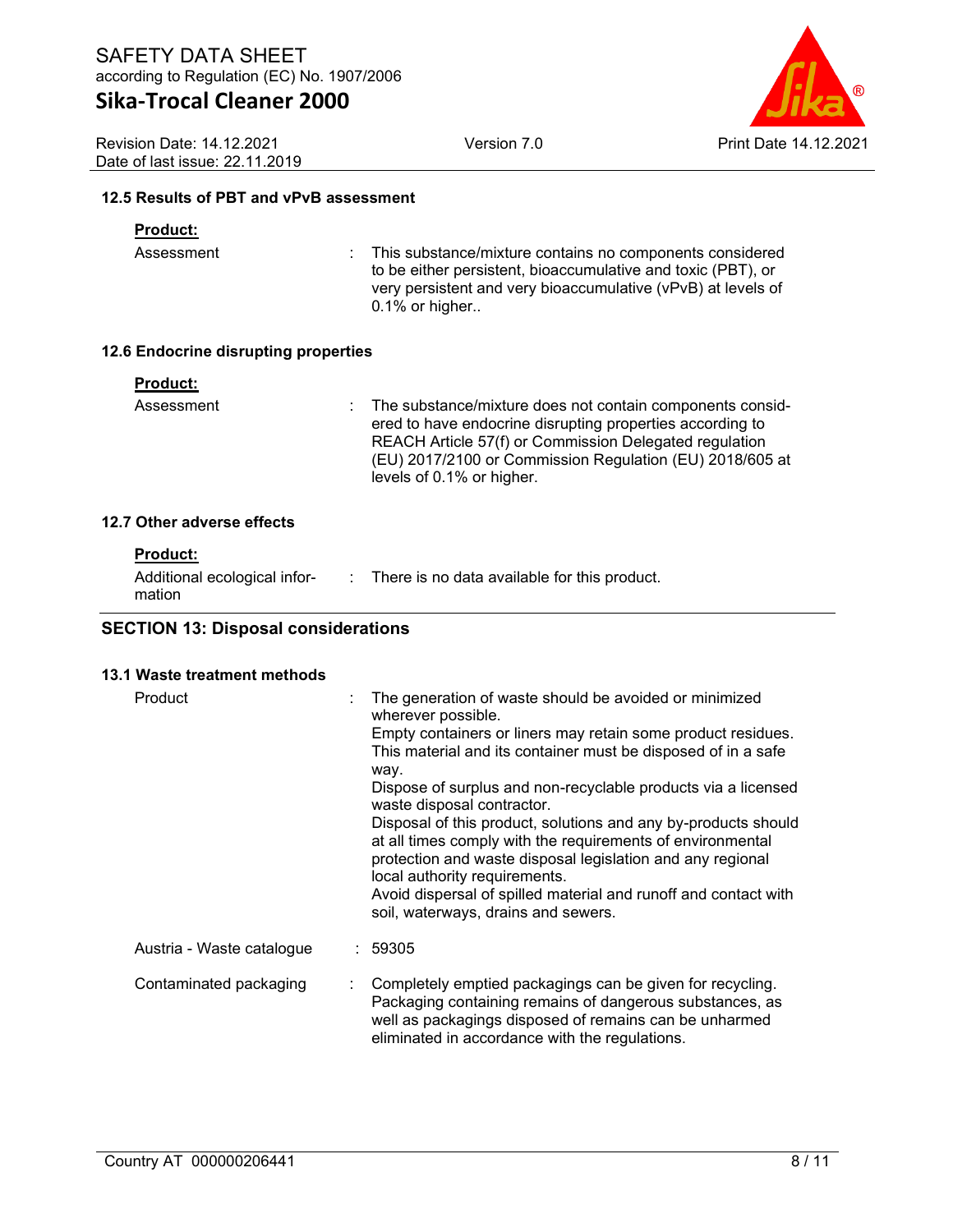Revision Date: 14.12.2021 Date of last issue: 22.11.2019



## **SECTION 14: Transport information**

| 14.1 UN number                                                         |  |                                   |  |  |  |
|------------------------------------------------------------------------|--|-----------------------------------|--|--|--|
| <b>ADR</b>                                                             |  | Not regulated as a dangerous good |  |  |  |
| <b>IMDG</b>                                                            |  | Not regulated as a dangerous good |  |  |  |
| <b>IATA</b>                                                            |  | Not regulated as a dangerous good |  |  |  |
| 14.2 UN proper shipping name                                           |  |                                   |  |  |  |
| <b>ADR</b>                                                             |  | Not regulated as a dangerous good |  |  |  |
| <b>IMDG</b>                                                            |  | Not regulated as a dangerous good |  |  |  |
| <b>IATA</b>                                                            |  | Not regulated as a dangerous good |  |  |  |
| 14.3 Transport hazard class(es)                                        |  |                                   |  |  |  |
| <b>ADR</b>                                                             |  | Not regulated as a dangerous good |  |  |  |
| <b>IMDG</b>                                                            |  | Not regulated as a dangerous good |  |  |  |
| <b>IATA</b>                                                            |  | Not regulated as a dangerous good |  |  |  |
| 14.4 Packing group                                                     |  |                                   |  |  |  |
| <b>ADR</b>                                                             |  | Not regulated as a dangerous good |  |  |  |
| <b>IMDG</b>                                                            |  | Not regulated as a dangerous good |  |  |  |
| <b>IATA (Cargo)</b>                                                    |  | Not regulated as a dangerous good |  |  |  |
| IATA (Passenger)                                                       |  | Not regulated as a dangerous good |  |  |  |
| <b>14.5 Environmental hazards</b><br>Not regulated as a dangerous good |  |                                   |  |  |  |
| 14.6 Special precautions for user<br>Not applicable                    |  |                                   |  |  |  |

## **14.7 Transport in bulk according to Annex II of Marpol and the IBC Code**

Not applicable for product as supplied.

## **SECTION 15: Regulatory information**

| 15.1 Safety, health and environmental regulations/legislation specific for the substance or mixture                                              |                                                  |
|--------------------------------------------------------------------------------------------------------------------------------------------------|--------------------------------------------------|
| REACH - Restrictions on the manufacture, placing on<br>the market and use of certain dangerous substances,<br>mixtures and articles (Annex XVII) | Not applicable                                   |
| International Chemical Weapons Convention (CWC)<br>Schedules of Toxic Chemicals and Precursors                                                   | Not applicable                                   |
| REACH - Candidate List of Substances of Very High<br>Concern for Authorisation (Article 59).                                                     | None of the components are listed<br>(=> 0.1 %). |
| REACH - List of substances subject to authorisation                                                                                              | Not applicable                                   |
| Country AT 000000206441                                                                                                                          |                                                  |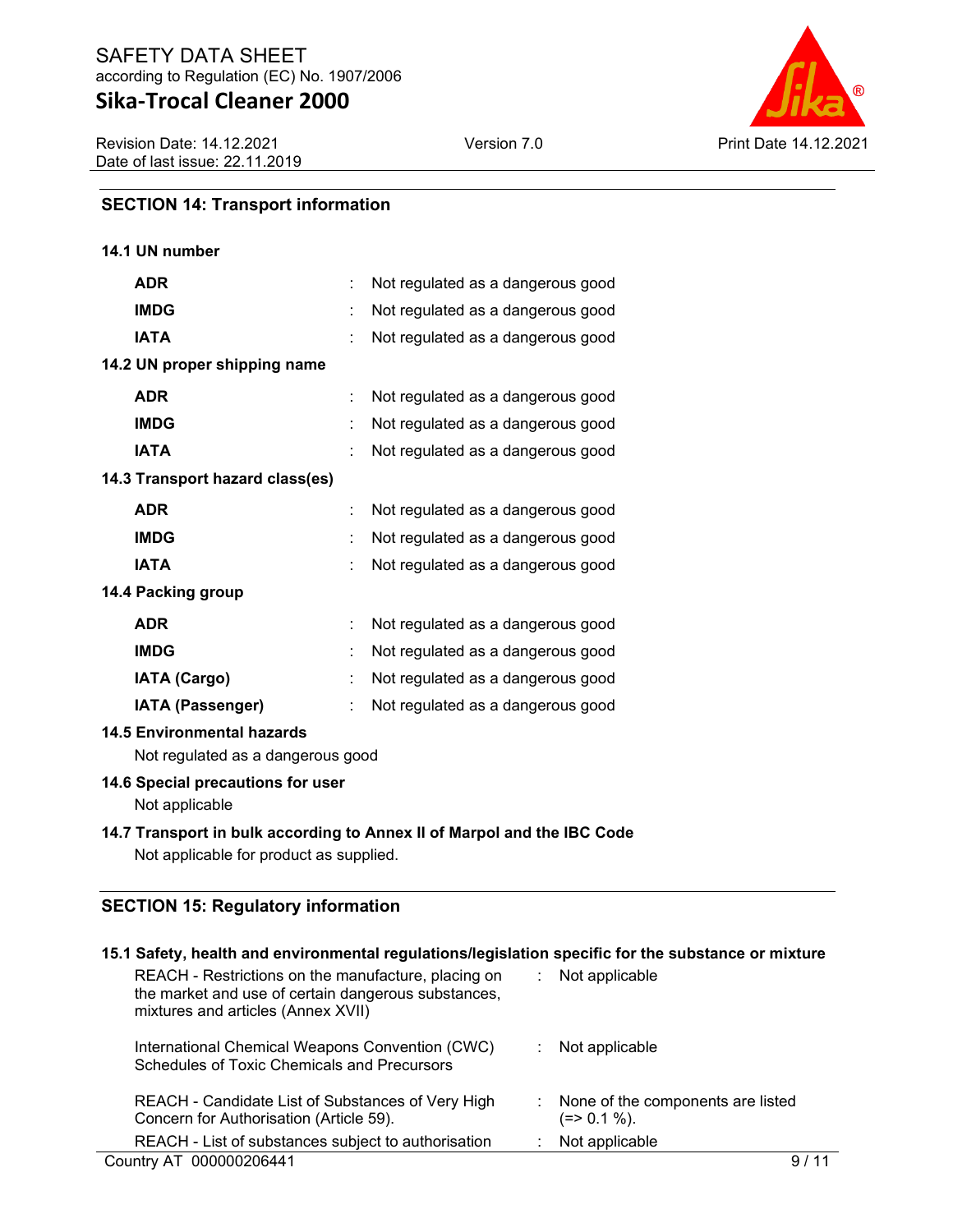## SAFETY DATA SHEET according to Regulation (EC) No. 1907/2006

# **Sika-Trocal Cleaner 2000**



| Revision Date: 14.12.2021<br>Date of last issue: 22.11.2019                                                                            | Version 7.0                                                                                                                                                                                                 | Print Date 14.12.2021 |  |  |  |
|----------------------------------------------------------------------------------------------------------------------------------------|-------------------------------------------------------------------------------------------------------------------------------------------------------------------------------------------------------------|-----------------------|--|--|--|
| (Annex XIV)                                                                                                                            |                                                                                                                                                                                                             |                       |  |  |  |
| plete the ozone layer                                                                                                                  | Regulation (EC) No 1005/2009 on substances that de-<br>Not applicable                                                                                                                                       |                       |  |  |  |
| tants (recast)                                                                                                                         | Regulation (EU) 2019/1021 on persistent organic pollu-<br>Not applicable<br>÷                                                                                                                               |                       |  |  |  |
| Regulation (EC) No 649/2012 of the European Parlia-<br>ment and the Council concerning the export and import<br>of dangerous chemicals | Not applicable                                                                                                                                                                                              |                       |  |  |  |
| <b>REACH Information:</b>                                                                                                              | All substances contained in our Products are<br>- registered by our upstream suppliers, and/or<br>- registered by us, and/or<br>- excluded from the regulation, and/or<br>- exempted from the registration. |                       |  |  |  |
| Risk classification according<br>to VbF                                                                                                | : A III: Flash Point > 55 °C up to 100 °C, at 15 °C not miscible<br>with water                                                                                                                              |                       |  |  |  |
| jor-accident hazards involving dangerous substances.                                                                                   | Seveso III: Directive 2012/18/EU of the European Parliament and of the Council on the control of ma-<br>Not applicable                                                                                      |                       |  |  |  |
| Water hazard class (Germa-<br>ny)                                                                                                      | WGK 1 slightly hazardous to water<br>Classification according to AwSV, Annex 1 (5.2)                                                                                                                        |                       |  |  |  |
| Volatile organic compounds                                                                                                             | Law on the incentive tax for volatile organic compounds<br>(VOCV)<br>Volatile organic compounds (VOC) content: 1,5% w/w<br>no VOC duties                                                                    |                       |  |  |  |
|                                                                                                                                        | Directive 2010/75/EU of 24 November 2010 on industrial<br>emissions (integrated pollution prevention and control)<br>Volatile organic compounds (VOC) content: 26,5% w/w                                    |                       |  |  |  |

GISCODE : GG20

## **15.2 Chemical safety assessment**

No Chemical Safety Assessment has been carried out for this mixture by the supplier.

## **SECTION 16: Other information**

| <b>Full text of H-Statements</b>        |  |                                                              |  |  |
|-----------------------------------------|--|--------------------------------------------------------------|--|--|
| H <sub>226</sub>                        |  | : Flammable liquid and vapour.                               |  |  |
| H336                                    |  | May cause drowsiness or dizziness.                           |  |  |
| <b>Full text of other abbreviations</b> |  |                                                              |  |  |
| Flam. Liq.                              |  | : Flammable liquids                                          |  |  |
| STOT SE                                 |  | : Specific target organ toxicity - single exposure           |  |  |
| AT OEL                                  |  | : Austria. Limit values regulation - Annex I: Substance list |  |  |